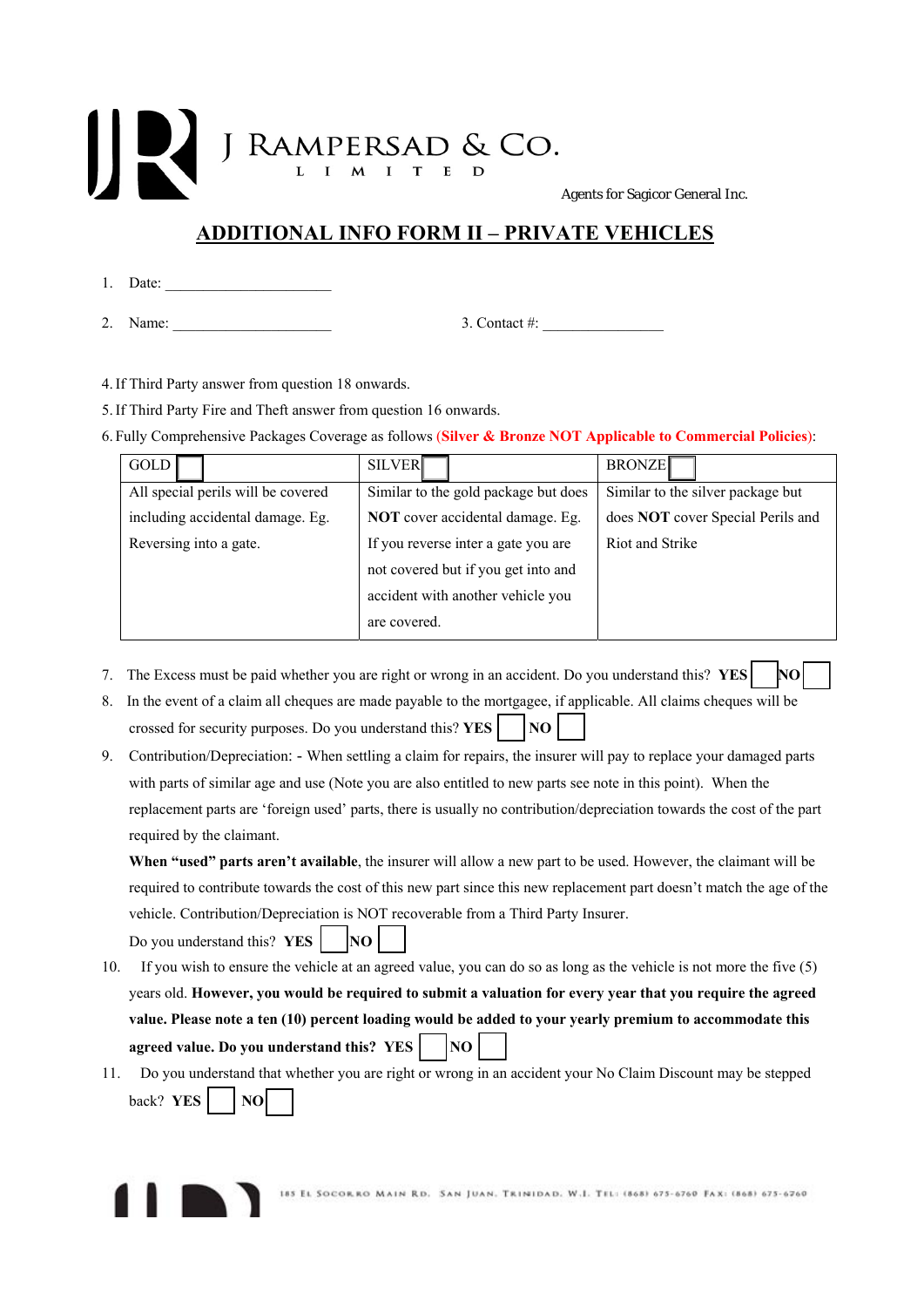12. Do you understand that a Courtesy Car is given only when the vehicle goes into the Garage and when actual repairs are agreed upon with Sagicor and yourself? (Not Applicable to Commercial Policies)

**YES**  $\vert$  NO  $\vert$  NOT APPLICABLE  $\vert$  If not applicable ignore questions 13 and 14.

13. Although there is a maximum of 14 days for Courtesy Cars, you are only entitled to the recommended period determined by the adjuster, which can be less than 14 days. Do you understand this? **YES** NO

14. Once **PART** or **ALL** of the 14 days for the Courtesy Car is used during the period of coverage, you will no longer have the benefit for the balance of the period, but it can be reinstated for the same price for the rest of the period. Do you understand this? **YES NO** 

- 15. Parts that are not available at the garage don't deem the insurer liable to award client with extra courtesy car days. Do you understand this? **YES NO**
- 16. Please note, it is your responsibility to **valuate** your vehicle. In the event of a claim, the insurance company will settle based on market value or sum insured whichever is **LOWER.** Not doing a valuation gives up your right to proper settlement. Do you understand this? **YES** NO
- 17. When a windshield claim is made, the benefit can be reinstated for a windshield reinstatement fee once the claim is settled. Do you understand this?  $YES$   $\bigcap$  NO

18. Has your vehicle been inspected and did it pass inspection? **YES** NO

- 19. When taking a one-month payment plan, you must return within the thirty (30) days to pay off the difference owed. Failure to do so would result in cancellation of the policy and you would have to pay the full amount if you wish to have the vehicle renew again. Do you understand this?  $YES$   $\vert$   $\vert NO$
- 20. Anyone under the age of 25 years **OR** driving less than two years is **NOT** allowed to drive the vehicle. Do you understand this? **YES** | **NO**
- 21. For payments via a cheque that is dishonored at the bank, you are required to pay the relevant charges back to us when you pay the second time.  $\mathbf{AGREED}$   $\vert$  NOT APPLICIABLE
- 22. We do **NOT** accept **CASH** for Security Reasons. Credit Card, Linx, Cheque & Account deposits are accepted. Understood
- 23. We also offer Premium Financing with Bayshore Finance, if interested please ask for quotation. Do you understand this?  $YES$  | NO
- 24. When a premium is in arrears to Bayshore the client will not be allowed to do another premium financing plan until that arrears is cleared. Do you understand this?  $YES$   $\parallel$  **NO**
- 25. If the client has not paid off Bayshore by the end of the stipulated time, he/she will not be entitled to an NCD letter. Understood
- 26. If the policy is suspended for more than eight (8) weeks, it is considered cancelled and a new policy has to be done. **AGREED**
- 27. Cancellation can only occur when Certificate of Insurance is returned to the office in hand, not verbally or in writing. **AGREED**
- 28. Note that after eight months of insurance cover no refund will be given if policy is cancelled. **AGREED**
- 29. In the event of an accident, please report it within one month to us. **AGREED**